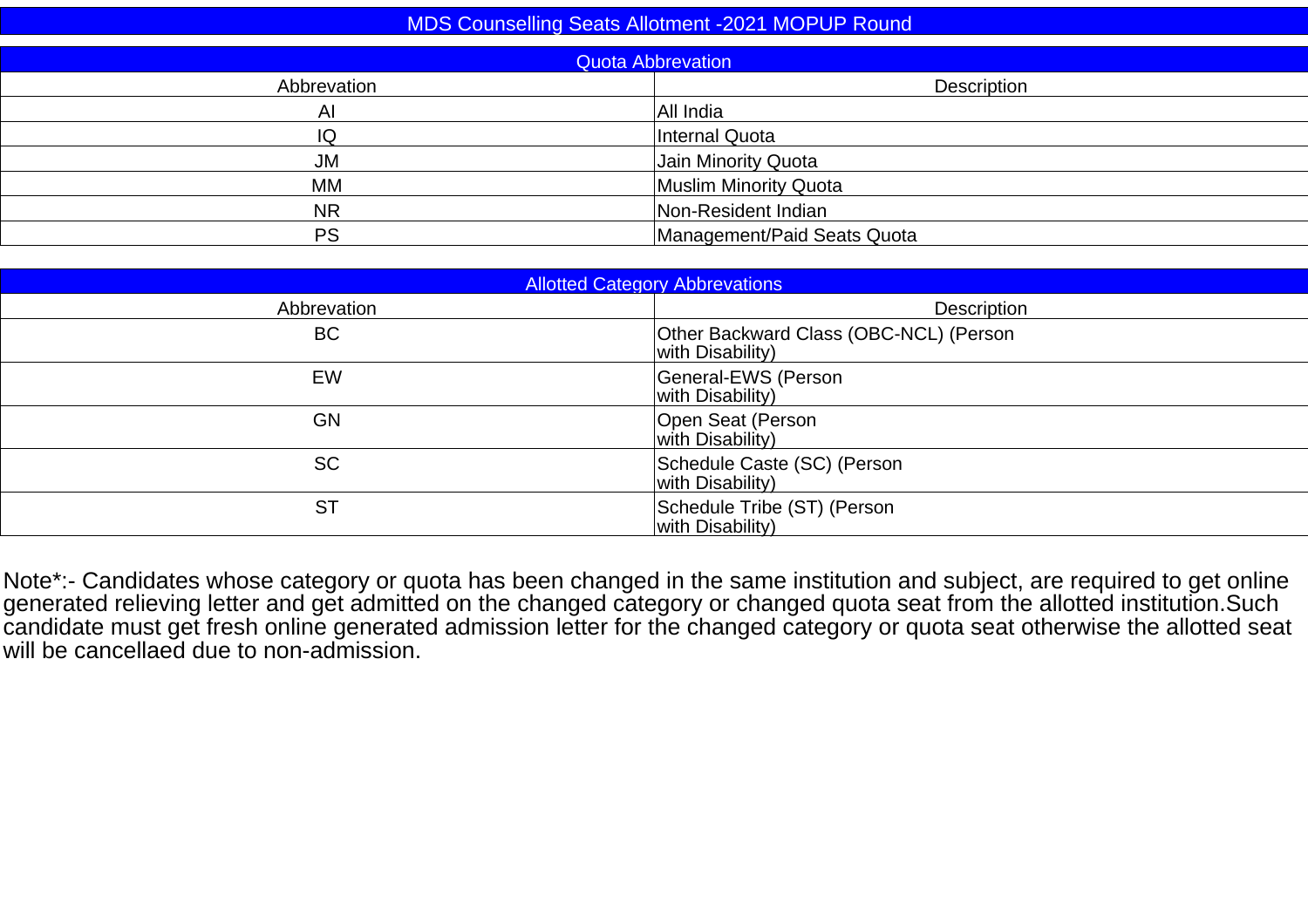| MDS Counselling Seats Allotment -2021 MOPUP Round |               |             |                             |                                                            |                                                              |                |
|---------------------------------------------------|---------------|-------------|-----------------------------|------------------------------------------------------------|--------------------------------------------------------------|----------------|
| SNo                                               | <b>RollNo</b> | <b>Rank</b> | <b>Allotted Quota</b>       | <b>Allotted Institute</b>                                  | Course                                                       | <b>Remarks</b> |
| 1                                                 | 2055218047    | 622         | <b>Internal Quota</b>       | Maulana Azad Institute and Dental Science.<br>New Delhi    | ORTHODONTICS AND<br><b>DENTOFACIAL</b><br><b>ORTHOPEDICS</b> | Alloted (*)    |
| $\overline{2}$                                    | 2055218594    | 798         | <b>Internal Quota</b>       | DR. Ziauddin Ahmad Dental College, AMU,<br>Aligarh         | PROSTHODONTICS AND<br><b>CROWN AND BRIDGE</b>                | Alloted        |
| 3                                                 | 2055215017    | 832         | <b>Internal Quota</b>       | DR. Ziauddin Ahmad Dental College, AMU<br>Aligarh          | <b>PERIODONTOLOGY</b>                                        | Alloted        |
| 4                                                 | 2055219773    | 881         | <b>Internal Quota</b>       | DR. Ziauddin Ahmad Dental College, AMU,<br>Aligarh         | PEDIATRIC AND<br><b>PREVENTIVE DENTISTRY</b>                 | Alloted        |
| 5                                                 | 2055205942    | 882         | Management/Paid Seats Quota | Amrita School of Dentistry, Kochi                          | CONSERVATIVE<br><b>DENTISTRY AND</b><br><b>ENDODONTICS</b>   | Alloted        |
| 6                                                 | 2055208149    | 3252        | Management/Paid Seats Quota | Yenepoya Dental College, Yenepoya                          | PROSTHODONTICS AND<br><b>CROWN AND BRIDGE</b>                | Alloted        |
| $\overline{7}$                                    | 2055202857    | 3566        | Management/Paid Seats Quota | KLE VK Inst. of Dental Scie. Belagavi                      | CONSERVATIVE<br><b>DENTISTRY AND</b><br><b>ENDODONTICS</b>   | Alloted        |
| 8                                                 | 2055221903    | 3617        | Management/Paid Seats Quota | AB Shetty Memorial Inst. of Dental Sce.,<br>Mangaluru      | PROSTHODONTICS AND<br><b>CROWN AND BRIDGE</b>                | Alloted        |
| 9                                                 | 2055221134    | 5252        | Management/Paid Seats Quota | K M Shah Dental College, SumanDeep<br>Vidyapeeth, Vadodara | CONSERVATIVE<br>DENTISTRY AND<br><b>ENDODONTICS</b>          | Alloted        |
| 10                                                | 2055224544    | 5664        | Management/Paid Seats Quota | Thaimoogambigai Dental College and<br>Hsopt. Chennai       | ORTHODONTICS AND<br>DENTOFACIAL<br><b>ORTHOPEDICS</b>        | Alloted        |
| 11                                                | 2055215631    | 6264        | Management/Paid Seats Quota | Dr. DY Patil Dental College and Hosp. Navi<br>Mumbai       | <b>ORAL AND</b><br>MAXILLOFACIAL<br><b>SURGERY</b>           | Alloted        |
| 12                                                | 2055212905    | 6494        | Management/Paid Seats Quota | MM College of Dental Scie. and Res.,<br>Mullana            | CONSERVATIVE<br>DENTISTRY AND<br><b>ENDODONTICS</b>          | Alloted        |
| 13                                                | 2055215524    | 6675        | Non-Resident Indian         | Dr. DY Patil Dental College and Hosp. Navi<br>Mumbai       | <b>PROSTHODONTICS AND</b><br><b>CROWN AND BRIDGE</b>         | Alloted        |
| 14                                                | 2055212433    | 7217        | Management/Paid Seats Quota | Sree Balaji Dental College and Hospital,<br>Chennai        | PROSTHODONTICS AND<br><b>CROWN AND BRIDGE</b>                | Alloted        |
| 15                                                | 2055221476    | 7310        | Management/Paid Seats Quota | Rural Dental College, Loni                                 | ORTHODONTICS AND<br><b>DENTOFACIAL</b><br><b>ORTHOPEDICS</b> | Alloted        |
| 16                                                | 2055215657    | 7721        | Management/Paid Seats Quota | K M Shah Dental College, SumanDeep<br>Vidyapeeth, Vadodara | <b>PERIODONTOLOGY</b>                                        | Alloted        |
| 17                                                | 2055225272    | 8529        | Management/Paid Seats Quota | BVDU Dental College and Hospital, Navi<br>Mumbai           | <b>PERIODONTOLOGY</b>                                        | Alloted        |
| 18                                                | 2055205302    | 8787        | Management/Paid Seats Quota | VMS Dental College, Salem                                  | CONSERVATIVE<br>DENTISTRY AND<br><b>ENDODONTICS</b>          | Alloted        |
| 19                                                | 2055222862    | 8907        | Management/Paid Seats Quota | Thaimoogambigai Dental College and<br>Hsopt. Chennai       | ORTHODONTICS AND<br>DENTOFACIAL<br><b>ORTHOPEDICS</b>        | Alloted        |
| 20                                                | 2055221375    | 9142        | Management/Paid Seats Quota | Dr. DY Patil Dental College and Hosp. Navi<br>Mumbai       | PEDIATRIC AND<br><b>PREVENTIVE DENTISTRY</b>                 | Alloted        |
| 21                                                | 2055206575    | 9274        | Management/Paid Seats Quota | K M Shah Dental College, SumanDeep<br>Vidyapeeth, Vadodara | PEDIATRIC AND<br><b>PREVENTIVE DENTISTRY</b>                 | Alloted        |